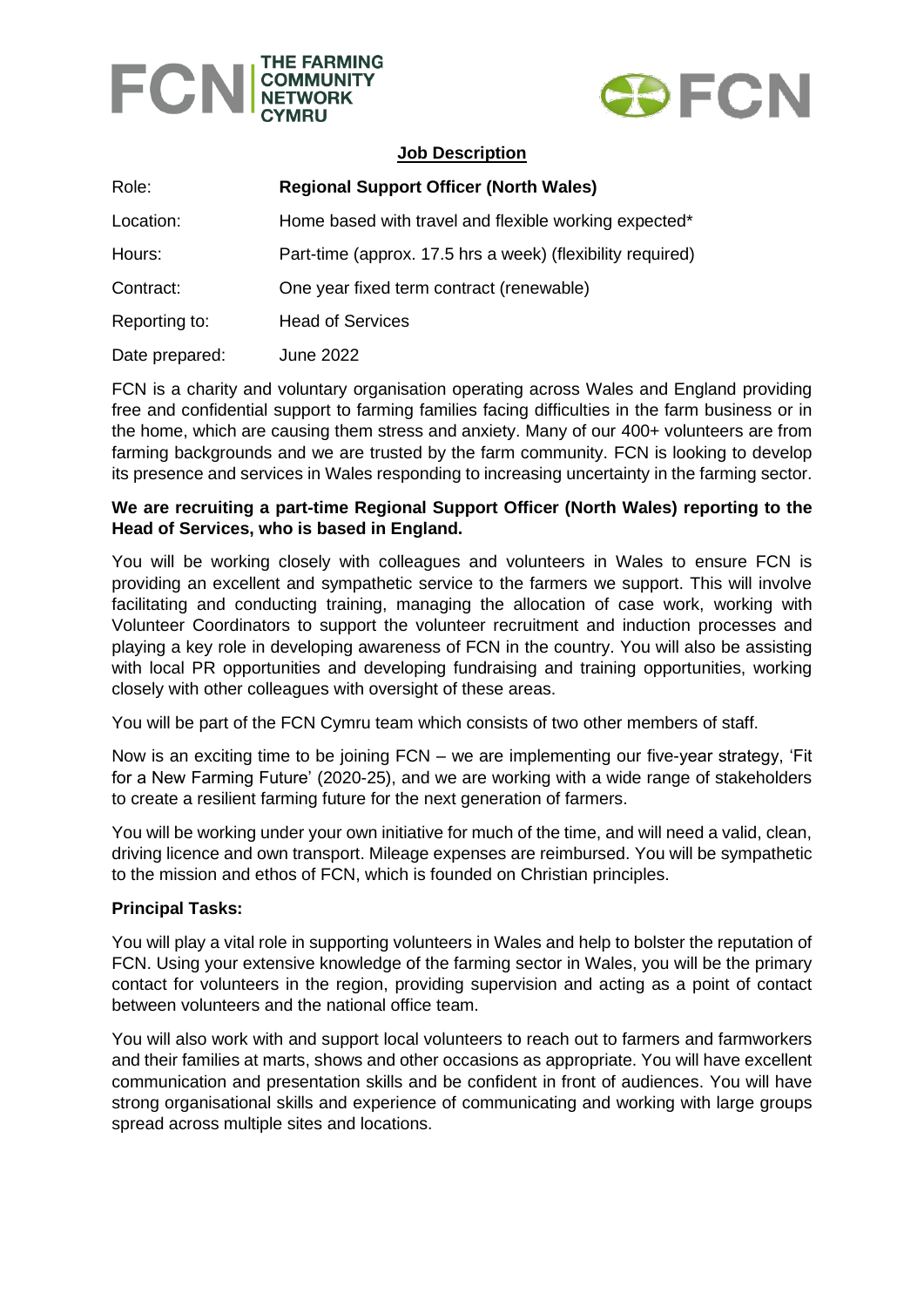



# **Key responsibilities for this role include:**

- Case work management allocation, referral and follow up (liaising with Volunteer Coordinators and case work volunteers).
- Oversight/management of cases in the region.
- Facilitate and conduct training for FCN County Groups (supported by Regional Lead).
- Be the link with professional consultants and regional agencies via the Professional Services Network.
- Support and liaise with volunteers, volunteer coordinators, other members of staff and manage volunteer recruitment and induction process and develop best practice.
- Ensure volunteer DBS and safeguarding requirements are fully assured.
- Conduct inductions, annual volunteer support and development appraisals.
- Provide regular reports to the management team.
- Support emergency response on a regional basis e.g. weather events and disease outbreaks
- Assist in internal and external training and identifying and developing fundraising opportunities

# **Job specification Regional Support Officer (North Wales):**

"Must have" criteria:

- Extensive knowledge of the farming industry in Wales.
- Welsh-speaking.
- Able to provide leadership to volunteers when required.
- Full, clean driving licence and access to own vehicle.
- Confident, personable, able to promote FCN and adapt to the culture of the charity.
- Excellent face-to-face and online communication skills.
- Good PR skills and able to develop relationships with the press and develop fundraising opportunities.
- Proficient at using MS Office suite programmes including Word, Excel and PowerPoint.
- Excellent project management skills and can work to deadlines.
- A team player who is motivated and able to work independently for prolonged periods.
- Ability to be home-based and work in a mobile and flexible fashion.
- Is used to working effectively in small teams and through remote technologies such as Zoom.

### **Desirable to have qualifications:**

- A background in farming or associated businesses able to discuss farming matters knowledgably.
- Has worked in the charity sector previously.
- To have completed Higher Education (A-Levels, HNC, HND, foundation degree, bachelor's all considered).

### **The salary for this role is £25,200 pro rata. (i.e. 17.5 hours per week – £12,600)**

\*You may also be requested to support surrounding regions if required in emergency situations or to cover annual leave or absences. There may be occasions when it is necessary to attend evening or weekend events. In these cases, compensation will be considered on a case by case basis in the form of time-off in lieu.